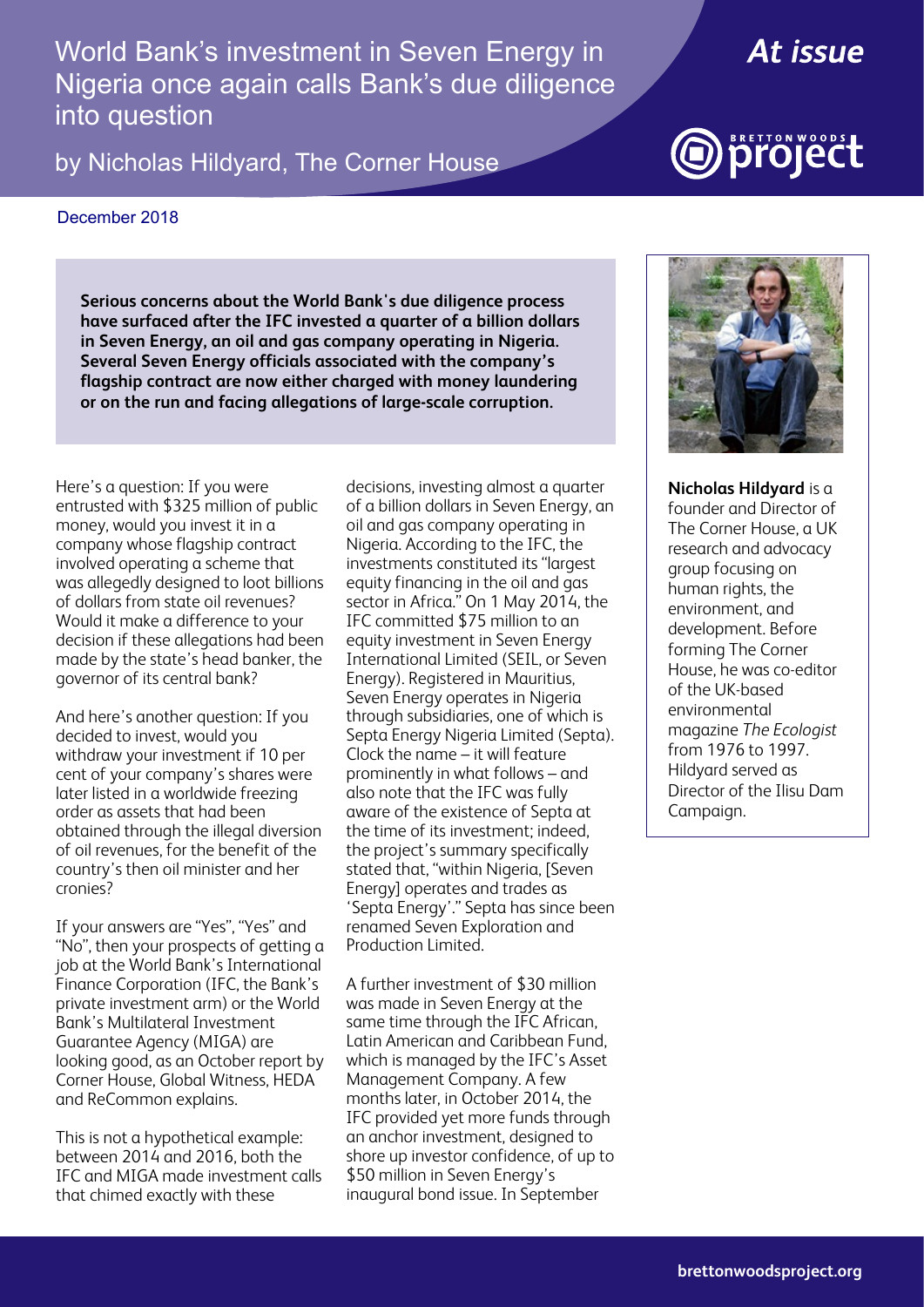2015 MIGA provided a \$200 million guarantee for an investment in Accugas Limited, a wholly-owned subsidiary of Seven Energy.

#### **The Governor speaks out**

In September 2013, seven months before the IFC made its first investment in Seven Energy, Lamido Sanusi, the Governor of the Central Bank of Nigeria, reported in a letter to Nigeria's president that some \$20 billion of dollars in oil revenue had been diverted from the government's central bank account "in gross violation of the law". Twenty billion dollars is over ten times Nigeria's 2014 annual health budget.

Sanusi detailed several mechanisms that he held potentially responsible for this wholesale looting of the public purse. Among them were oil contracts known as Strategic Alliance Agreements (SAAs), under which the Nigerian National Petroleum Corporation assigned its financing and operating role in a number of oil fields to private sector companies.

Sanusi named two companies, both founded by oil traders Kola Aluko and Jide Omokore, that had benefitted from SAA deals. One was Atlantic Energy, the other – and, at this point, those at the IFC doing due diligence on Seven Energy should have pricked up their ears – was Seven's wholly-owned Nigerian subsidiary, Septa, which had been granted an SAA covering three oil fields in November 2010.

Sanusi argued that the use of SAAs was "illegal and unconstitutional". He also questioned why Seven and Atlantic had been selected as SAA contractors, when, in his view, neither company had experience in



crude oil production and both lacked the financial resources to bring any capital of their own to the table. The allegations are denied by Seven and Atlantic.

#### **Arresting developments**

Sanusi also detailed his concerns in a testimony to the Nigerian Senate in February 2013. Shortly after, he was dismissed from his post. But the issues that he raised have not gone away.

Fast forward to November 2018 and many of the individuals involved in the controversy over the missing oil revenues are now feeling judicial heat:

- Diezani Alison-Madueke, the former oil minister who approved the SAA deals, is currently on bail in the UK after being arrested on suspicion of bribery and corruption. She denies the charges.
- Kola Aluko, the former oil trader who was Seven's Deputy CEO at the time that its SAA contract was negotiated, is also under investigation in the UK and has been charged with money laundering in Nigeria. He denies any impropriety.

• Jide Omokore, a close associate of Aluko, has been charged with money laundering in relation to Atlantic's SAA contract. He also denies the charges.

Meanwhile, the Federal Government of Nigeria has obtained a freezing order which lists 10 per cent of Seven Energy's shares as assets to be frozen. The shares are said to have been obtained with the illegally diverted proceeds of crude oil lifted under Atlantic's SAA contract and invested in Aluko's name.

In the US, the Department of Justice (DoJ) has also moved to seize \$144 million in assets said to have been bought with monies looted from the Nigerian government by Aluko, Omokore and Alison-Madueke.

### **A fine mess?**

Our report makes no allegations against Seven Energy and readily records that the company has consistently denied wrongdoing.<sup>i</sup> Its concern is solely with the World Bank Group's decision to invest in Seven Energy, and the adequacy of the IFC's and MIGA's due diligence procedures.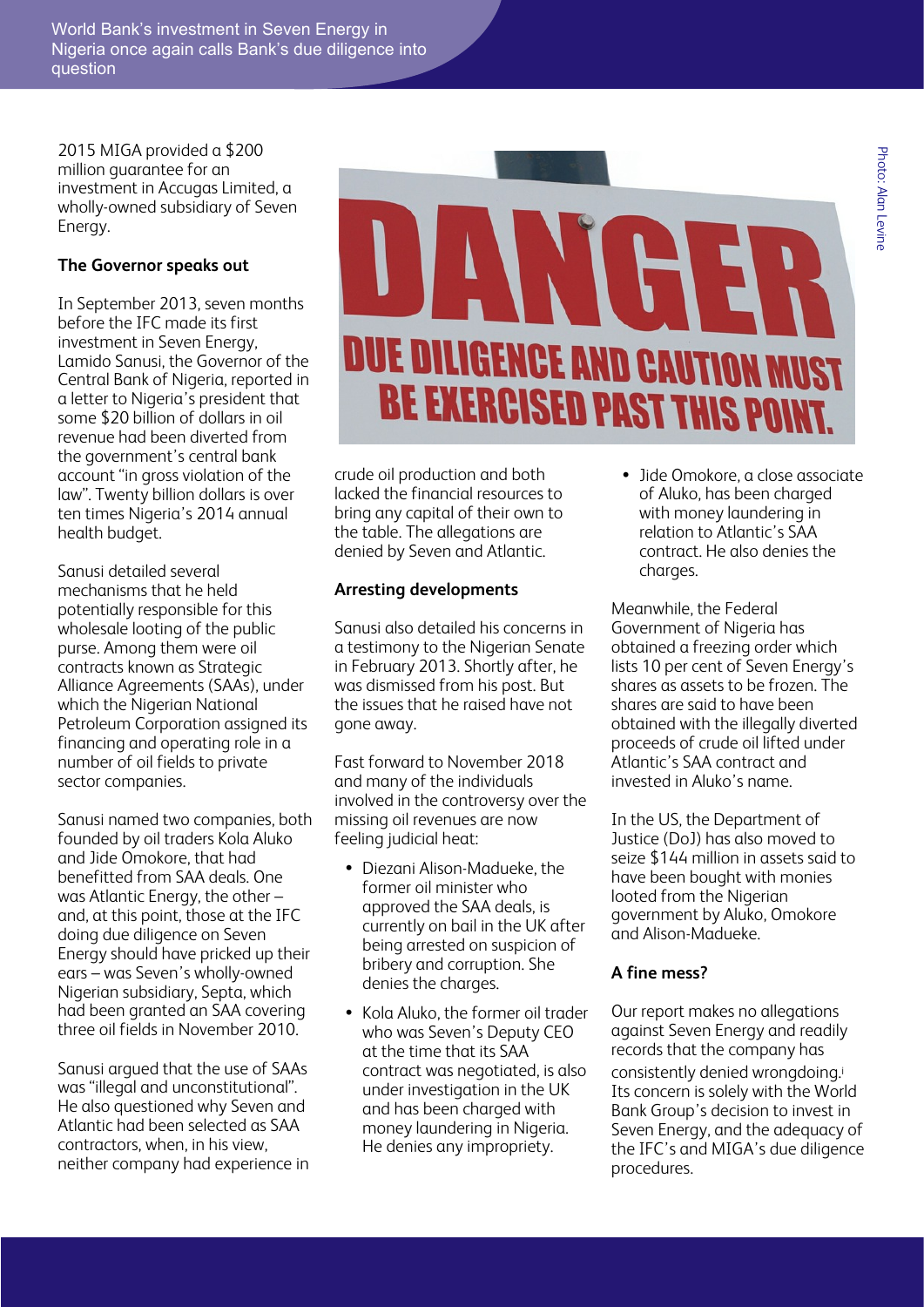The allegations made by Sanusi raised not just one red flag but several. The question is: How did the Bank deal with them?

If you were working at the IFC and tasked with undertaking due diligence on the IFC's investment in Seven, how would you have assessed the risks? You might take the view that natural justice precludes you from taking any of the listed prosecutions and criminal investigations into account: after all, no-one has yet been convicted of anything and Seven itself has not been charged with any offense. But this would be to misunderstand the purpose of due diligence. Noone is asking you to act as judge and jury: it is for the courts to decide whether or not any criminality has occurred. But due diligence does require an assessment of the risks that related prosecutions and investigations pose to an investment and to the institutions that make the investment.

In this case, one hopes that the IFC and MIGA were following the developments closely. Because, as things currently stand, the IFC is a major shareholder in (and MIGA a quarantor of)

a company that is claimed by the Nigerian government in court pleadings to be partly owned by two suspected criminals who are alleged to have used Seven Energy as a vehicle for laundering stolen oil funds.

We do not know how the IFC assessed the financial and reputational risks of its investment in Seven Energy. Despite its professed commitment to transparency, which it describes as "fundamental to fulfilling its development mandate and strengthening public trust", the IFC does not release its due diligence reports. But we do know that the IFC's rules require it to assess "integrity risk issues" (related to "the institutions and persons" involved in a given investment) and that these risks are supposed to be monitored "throughout the life of the project or engagement".

We also know what information was available to anyone with access to the internet at the time that the IFC made its investment in Seven Energy and MIGA issued its guarantee, as the timeline in our report clearly demonstrates. So we are in a good position to make our own assessment of the

reputational and financial risks and to judge, on the basis of common sense, whether or not the Bank's investments were reasonable and justifiable.

And because the IFC's rules require it to take account of money laundering risks, we are

also in a position to take a view on whether or not the Bank has adequate anti-money laundering controls and procedures in place. A benchmark (albeit a lowbar benchmark) might be that set by UK law, namely, the requirement to have controls and procedures that are sufficiently robust to prevent money-laundering. To

ensure prevention, the trigger for action on the part of a bank or other financial institution is not proof of criminality but "reasonable grounds for knowing or suspecting" that a person is engaged in money laundering. This would seem to be an appropriate test for whether or not the IFC should have blocked or withdrawn from the investment.

We put a series of questions to the  $IFC$ 

- *When did the IFC first learn of the allegations made by Governor Sanusi?*
- *Did the IFC commission its own legal review of the SAA's constitutionality?*
- *Did the IFC's due diligence include an assessment of Aluko's role as co-CEO of Septa Energy in negotiating the SAAs?*
- *Did the IFC seek and obtain credible assurances that no Nigerian public official had a beneficial interest in Seven Energy?*
- *When did IFC become aware of the Federal Republic of Nigeria's claim that Aluko currently owns 10 per cent of Seven Energy?*
- *What steps did it take and when – to satisfy itself that Aluko had not used Seven Energy as a money laundering vehicle for illegally-obtained funds?*

The IFC did not respond to these specific questions. Instead, it told us that "prior to investing in Seven Energy, IFC conducted comprehensive due diligence as is standard for our investments." This is hardly reassuring. Under the Bank's own internal rules, due diligence is not supposed to be a

## **The IFC**

**is a major shareholder in a company claimed by the Nigerian government in court pleadings to be partly owned by two suspected criminals who are alleged to have used Seven Energy as a vehicle for laundering stolen oil funds**